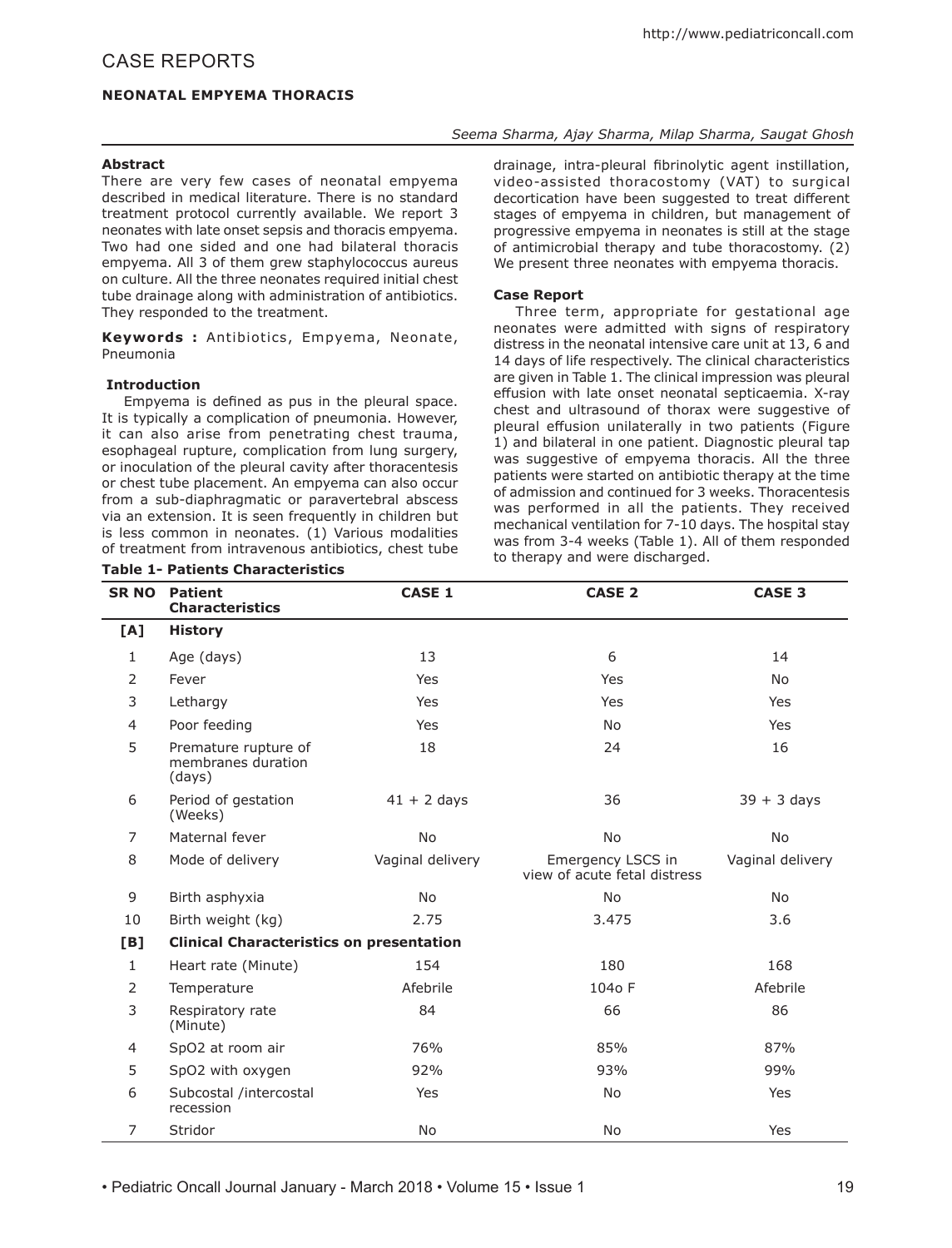| <b>SR NO</b> | <b>Patient</b><br><b>Characteristics</b> | <b>CASE 1</b>                                                    | <b>CASE 2</b>                                                                                       | <b>CASE 3</b>                                                                            |
|--------------|------------------------------------------|------------------------------------------------------------------|-----------------------------------------------------------------------------------------------------|------------------------------------------------------------------------------------------|
| 8            | Respiratory System                       | Absent air entry(left)<br>with dull note on<br>percussion        | Absent air entry in right<br>infra-axillary, infra-<br>mammary area with dull<br>note on percussion | Absent air entry<br>in lower lung<br>fields bilateral<br>with dull note on<br>percussion |
| 9            | Other systems                            | Normal                                                           | Normal                                                                                              | Normal                                                                                   |
| [C]          | <b>Laboratory parameters</b>             |                                                                  |                                                                                                     |                                                                                          |
|              | Hemogram                                 |                                                                  |                                                                                                     |                                                                                          |
|              | Hemoglobin (gm/dl)                       | 15.9                                                             | 16                                                                                                  | 16.4                                                                                     |
|              | White cell count<br>(cells/cumm)         | 18,900                                                           | 26,500                                                                                              | 16,900                                                                                   |
|              | Polymorph (%)                            | 66                                                               | 76                                                                                                  | 88                                                                                       |
|              | Platelet count (cells/<br>cumm)          | 1,25,000                                                         | 75,000                                                                                              | 114,000                                                                                  |
|              | C-reactive protein<br>(mg/dl)            | >48                                                              | $<$ 6                                                                                               | Between 6-12                                                                             |
|              | <b>Pleural fluid</b>                     |                                                                  |                                                                                                     |                                                                                          |
|              | Gross appearance                         | Turbid                                                           | Turbid                                                                                              | Turbid                                                                                   |
|              | White cell count<br>(cells/cumm)         | 97,600                                                           | 192000                                                                                              | 84,300                                                                                   |
|              | Polymorph (%)                            | 94                                                               | 92                                                                                                  | 87                                                                                       |
|              | Protein (gm/dl)                          | 4.2                                                              | 3.7                                                                                                 | 4                                                                                        |
|              | Sugar (mg/dl)                            | 2.8                                                              | $\overline{2}$                                                                                      | 2.4                                                                                      |
|              | Gram stain                               | Negative                                                         | Negative                                                                                            | Negative                                                                                 |
|              | Culture                                  | No growth                                                        | Staphylococcus aureus                                                                               | Staphylococcus<br>aureus                                                                 |
|              | Endotracheal tube<br>culture             | Staphylococcus aureus                                            | No growth                                                                                           | Citrobacter spp                                                                          |
|              | <b>Blood culture</b>                     | <b>Sterile</b>                                                   | Sterile                                                                                             | <b>Sterile</b>                                                                           |
| [D]          | <b>Treatment</b>                         |                                                                  |                                                                                                     |                                                                                          |
|              | Antibiotics                              | Vancomycin-21 days<br>Meropenem-14 days<br>Ciprofloxacin-10 days | Vancomycin-21 days<br>Cefotaxime-21 days                                                            | Vancomycin-21<br>days<br>Meropenem-14<br>days<br>Ciprofloxacin-10<br>days                |
|              | Duration of hospital stay                | 23 days                                                          | 27 days                                                                                             | 23 days                                                                                  |

**Note:** LSCS = Lower segment caesarean section, SpO2 = Saturation of oxygen



There is an increased risk of parapneumonic empyema with extremes of age with rates of 7.6 and 9.9 cases per 100,000 for ages younger than 5 years and older than 64 years, respectively. Most pediatric patients with empyema are less than two years of age; however, fortunately neonatal pleural empyema is rare. (3) Empyema is more common in the poor socioeconomic group. The incidence peaks between 0-3 years of age. (4) It has variable predisposing factors, uncertain pathogenesis, rapid course, high mortality and there is lack of management protocol in neonates.The pathogens isolated from children